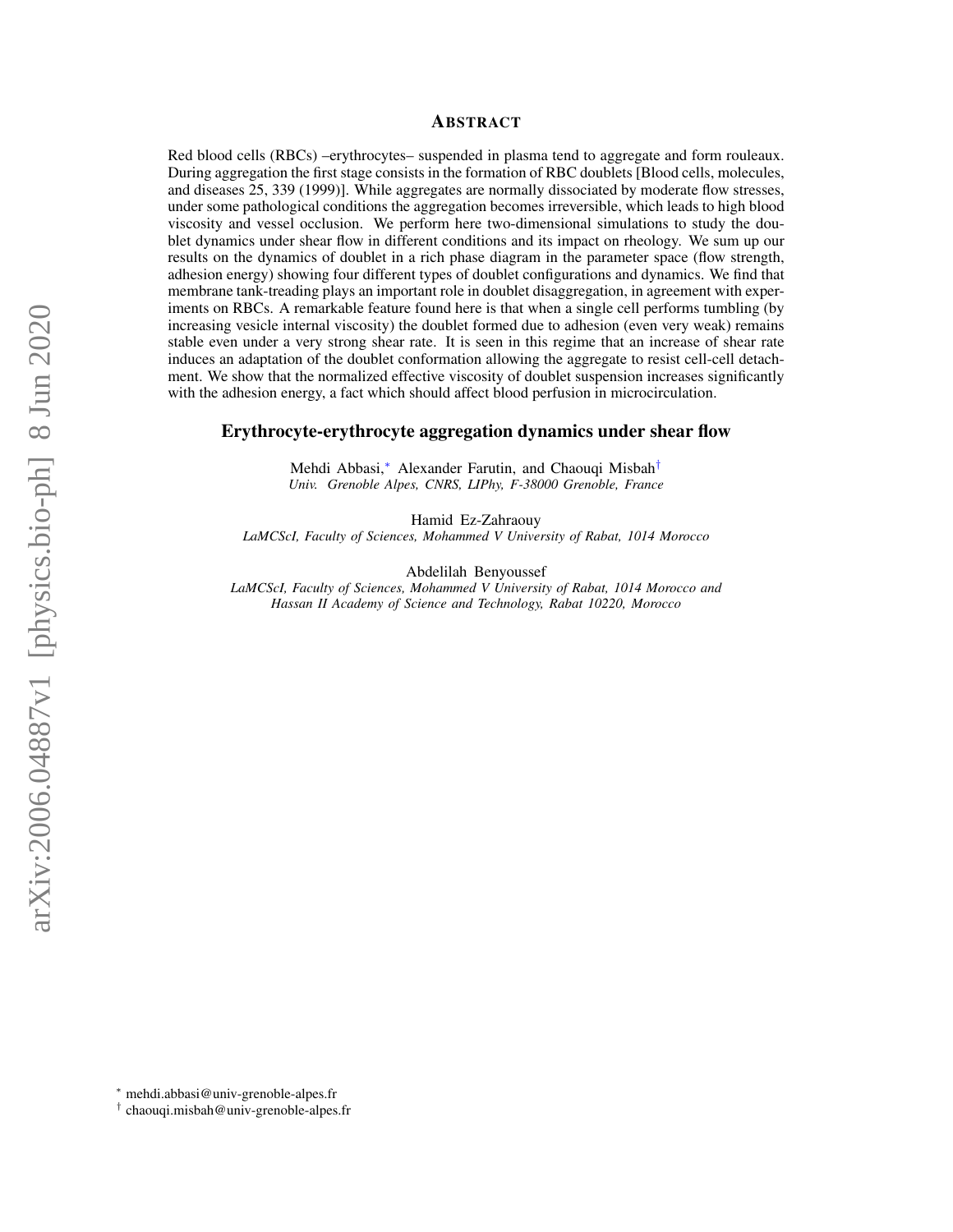# I. INTRODUCTION

The distribution of nutrients and oxygen to tissues and organs is ensured by red blood cells (RBCs). Several cardiovascular dysfunctions and RBC anomalies may impair a proper blood perfusion to the organism. For example, drepanocytosis [\[1,](#page-13-0) [2\]](#page-13-1), which results in a stiff cytoplasm of RBCs under low oxygen conditions, compromises a proper RBC flow in small blood vessels due to a formation of occlusions. In several blood diseases, such as diabetes and hypercholesterolemia, as well as coronary heart disease, an enhanced tendency of RBCs to form aggregates [\[3–](#page-13-2)[10\]](#page-13-3) has been reported. Fibrinogen (a protein contained in plasma) is the main cause of adhesion between RBCs [\[11\]](#page-13-4). Under physiological conditions the range of human fibrinogen level is approximately 1.8 - 4 mg/ml [\[12\]](#page-13-5), and RBCs aggregate and disaggregate reversibly under shear flow. In contrast, under pathological conditions the level of fibrinogen may become high enough leading to more stable aggregates [\[9,](#page-13-6) [13\]](#page-13-7). Foresto et al [\[14\]](#page-13-8) compared the aggregability of RBCs from diabetic and healthy patients, using direct microscopic observation and numerical processing. They found that the RBCs aggregation is highly enhanced in the case of diabetic patients compared to healthy patients. It has been documented [\[15,](#page-13-9) [16\]](#page-13-10) that within these patients a degradation of the glycoprotein surface of the RBC membrane (which controls the electrical as well as steric repulsion between RBCs) favors aggregation. In addition, it has been reported that under pathological conditions, such as diabetes and drepanocytosis, the fibrinogen concentration is higher [\[8,](#page-13-11) [9,](#page-13-6) [13\]](#page-13-7). It is to be noted also that blood from pregnant women shows an important aggregability level which is correlated with a high fibrinogen concentration [\[17\]](#page-13-12). It seems thus that enhanced adhesion can result both from an increase of fibrinogen level and alteration of RBCs surface properties (within diabetic patients, for example).

In a completely different context, that of microgravity during space missions, it has been reported that the analysis of blood from cosmonauts [\[18\]](#page-13-13) showed an increase of amylase activity. This enzyme is known to digest partially the glycocalyx on the surface of cells, such as RBCs and endothelial cells. This degradation promotes RBC-RBC aggregation [\[19\]](#page-13-14) and their adhesion to macrophages. This highlights the potential impact of long term space missions on cardiovascular dysfunctions.

Theoretically, two models are evoked to describe the mechanism of adhesion between RBCs. The first one, which was prevailing for a long time, is the bridging model and has been adopted to account for fibrinogen and neutral dextran macromolecule-induced RBCs aggregation [\[20\]](#page-13-15). This model assumed that the proteins adsorb onto the RBC membrane and form a cross-link to the nearby RBC [\[21\]](#page-13-16). The second model is the depletion one, stating that configurational entropy of the suspended molecules (e.g. fibrinogen) is lowered close to RBC surface, leading to a depletion layer, so that when the gap between two RBCs becomes of the order of depletion layer, the gap becomes less populated by fibrinogen molecules than elsewhere, and this results into osmotic attraction between RBCs.

The erythrocyte doublet aggregation is the primary process in the formation of erythrocyte aggregates in blood flow. Bertoluzzo et al [\[22\]](#page-13-17) studied the erythrocytes aggregation, using light transmission through blood sample and observed that the aggregation starts by the formation of a collection of RBC doublets. The doublet formation is a first basic building block for aggregation that should be clarified. Ju et al [\[23\]](#page-13-18) found numerically, using a Morse potential to account for cell-cell interaction (representing depletion forces), that RBC doublet with a homogeneous deformability sustains the adhesion, while an increased deformability difference between the two RBCs forming the doublet favors the doublet dissociation. In another numerical study, Bagchi et al [\[24\]](#page-13-19) modeled adhesion between RBCs by the ligandreceptor model (the bridging model). They analyzed the dependence of dynamics of RBCs aggregates on the adhesion energy. They found that the shearing force due to an imposed flow is more efficient to break the bonds than the normal pulling force. Wang et al [\[25\]](#page-13-20) observed numerically that the doublet performs rotation or undergoes dissociation depending on the strength of inter-cellular force, the membrane deformability and the shear stress. Recently, Flormann et al [\[26\]](#page-13-21) analyzed the doublet shape in a quiescent fluid *in vitro* and *in silico*, and observed that the contact surface of the doublet is flat for weak adhesion and becomes of sigmoid-type upon an increase of the adhesion energy (the protein concentration).

More recently Quaife et al. [\[27\]](#page-13-22) studied dynamics of a doublet under extensional and shear flows by using a 2D vesicle model. Under a linear shear flow (which is of interest to our study) they observed that the doublet undergoes a tumbling regime, that we shall refer to as *rolling* (for the sake of distinction with the classical single cell tumbling). By analyzing systematically dynamics of 2D vesicle doublets under various conditions, we find besides rolling, three other distinct dynamics: flexible rolling (FR), rolling-sliding (RS) and flow alignment (FA). The FR motion corresponds to a situation where the two vesicles undergo global tumbling (rolling) but the contact interface between the two vesicles oscillates between flat and sigmoid shape. In the RS regime the two vesicles slide with respect to each other during rolling. The FA regime corresponds to the situation where the two vesicles align with the flow. We present a general phase diagram of different phases of doublets. We shall also analyze the overall rheology. RBCs aggregation controls the rheological properties of blood which may constitute a promising diagnosis for cardiovascular diseases [\[28\]](#page-13-23).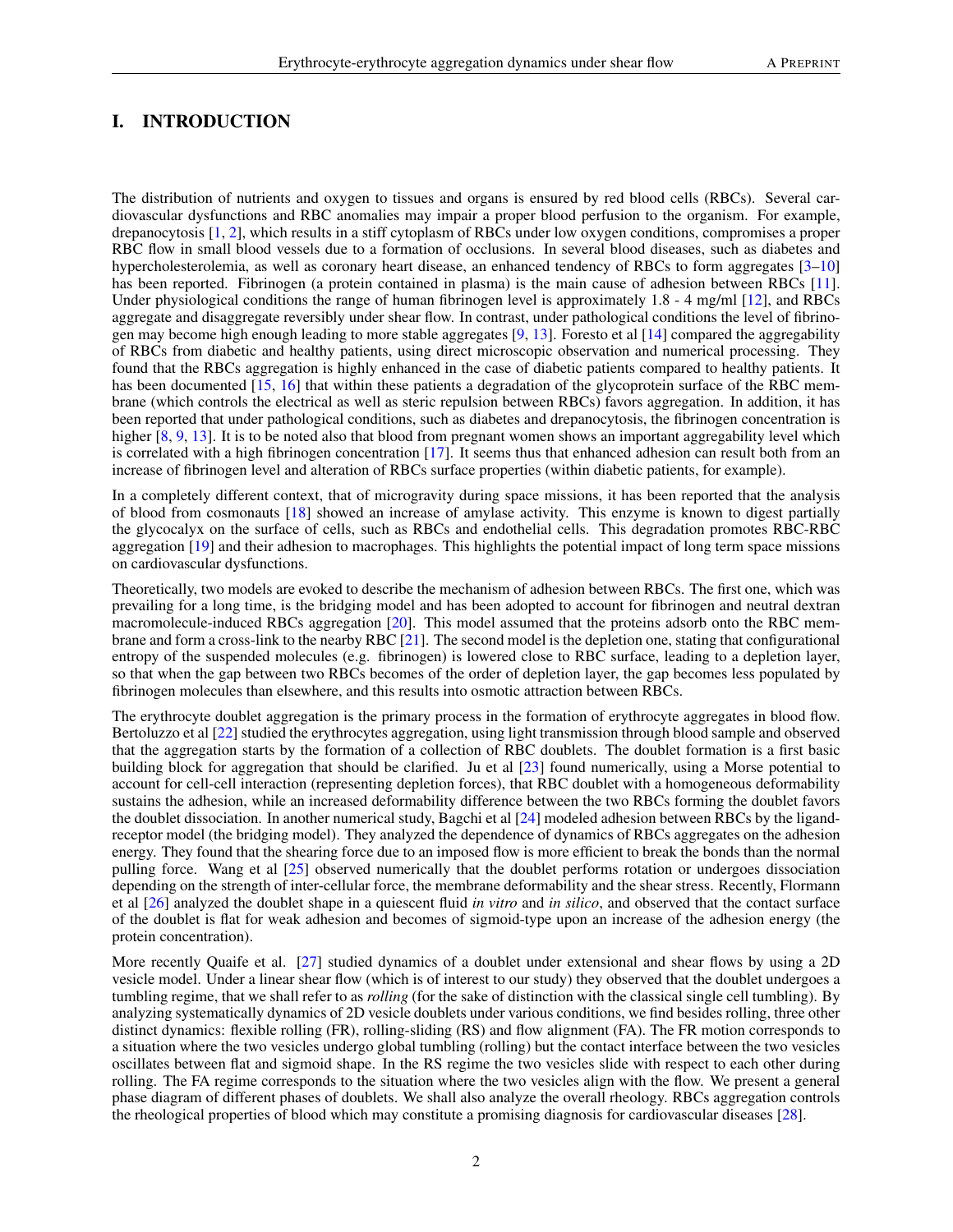## II. MODEL AND SIMULATION METHOD

#### A. Membrane model

We consider a 2D model, namely phospholipid vesicles. The two-dimensional vesicle model has proven to capture several features known for RBCs. Shapes like parachute and slipper [\[29,](#page-13-24) [30\]](#page-13-25), dynamics, such as tumbling and tanktreading [\[31,](#page-13-26) [32\]](#page-13-27) are also manifested by both systems. We consider a set of phospholipid vesicles inside a straight channel, bounded by two rigid walls located at  $y = 0$  and  $y = W$ , where W is the channel width. The vesicles are subject to a linear shear flow  $v_x^{\infty}(y) = \dot{\gamma}y$  where  $\dot{\gamma}$  is the shear rate. Periodic boundary conditions are used along x axis (the flow direction).

The force applied by the membrane on the surrounding fluid is obtained from the functional derivative of the following energy, which is the sum of three terms: the bending energy (Helfrich energy [\[33\]](#page-13-28)), the membrane incompressiblity contribution and the adhesion energy (Lennard-Jones potential) between two vesicles:

$$
E = \sum_{i} E_i^b + \sum_{i \neq j} E_{i,j}^{adh}, \tag{1}
$$

where

$$
E_i^b = \frac{k}{2} \oint_{m_i} c^2 ds + \oint_{m_i} \zeta ds \tag{2}
$$

is the bending and incompressibility energy of the  $i$ -th vesicle and

$$
E_{i,j}^{adh} = \varepsilon \oint_{m_i} ds(\mathbf{X}_i) \oint_{m_j} ds(\mathbf{X}_j) \phi(|\mathbf{X}_i - \mathbf{X}_j|)
$$
 (3)

is the energy of adhesion between  $i$ -th and j-th vesicle. The variable s represents the curvilinear coordinate on the vesicle contour, c is the local curvature of the membrane, k is the membrane bending rigidity,  $\zeta$  is a local Lagrange multiplier associated with the constraint of local perimeter inextensibility,  $\phi = -2\left(\frac{h}{r_{ij}}\right)^6 + \left(\frac{h}{r_{ij}}\right)^{12}$ is Lennard-Jones potential which describes attractive interaction at long ranges and repulsive interaction at short ranges. Here  $\mathbf{r}_{ij} = \mathbf{X}_i - \mathbf{X}_j$ , where  $\mathbf{X}_i$  and  $\mathbf{X}_j$  are two position vectors of two material points on two different vesicles i and j. h is the equilibrium distance between two points of the i-th and j-th vesicle and  $\varepsilon$  is the minimum energy associated to this distance. The functional derivative (providing the force) of the bending energy can be found in [\[34\]](#page-13-29). The total force including vesicle-vesicle interaction has the following form :

$$
\mathbf{f}(\mathbf{X}_i) = \mathbf{f}(\mathbf{X}_i)^b + \mathbf{f}(\mathbf{X}_i)^{adh} \tag{4}
$$

Where

$$
\mathbf{f}(\mathbf{X}_i)^b = k \left[ \frac{d^2c}{ds^2} + \frac{c^3}{2} \right] \mathbf{n} - c\zeta \mathbf{n} + \frac{d\zeta}{ds} \mathbf{t}
$$
 (5)

and

$$
\mathbf{f}(\mathbf{X}_i)^{adh} = -\varepsilon \sum_{j \neq i} \int_{m_j} \left[ \frac{d\phi(r_{ij})}{dr_{ij}} \left( \frac{\mathbf{r}_{ij}}{r_{ij}} \cdot \mathbf{n}(\mathbf{X}_i) \right) + c(\mathbf{X}_i) \phi(r_{ij}) \right] \mathbf{n}(\mathbf{X}_i) ds(\mathbf{X}_j).
$$
 (6)

n and t are the normal and tangential unit vector respectively. The force can be rewritten in a dimensionless form:

$$
\overline{\mathbf{f}}(\mathbf{X}_i)^b = [\frac{d^2\overline{c}}{d\overline{s}^2} + \frac{\overline{c}^3}{2}]\mathbf{n} - \overline{c}\overline{\zeta}\mathbf{n} + \frac{d\overline{\zeta}}{d\overline{s}}\mathbf{t}
$$
\n(7)

and

$$
\bar{\mathbf{f}}(\mathbf{X}_{i})^{adh} = -\bar{\varepsilon} \sum_{j \neq i} \int_{m_{j}} \left[ \frac{d\bar{\phi}(\bar{r}_{ij})}{d\bar{r}_{ij}} \left( \frac{\bar{\mathbf{r}}_{ij}}{\bar{r}_{ij}} . \mathbf{n}(\mathbf{X}_{i}) \right) + \bar{c}(\mathbf{X}_{i}) \bar{\phi}(\bar{r}_{ij}) \right] \mathbf{n}(\mathbf{X}_{i}) d\bar{s}(\mathbf{X}_{j})
$$
(8)

where dimensionless variables are defined as follows:

$$
\bar{f} = \frac{R_0^3 f}{k}, \ \ \bar{\varepsilon} = \frac{R_0^2 \varepsilon}{k}, \ \ \bar{c} = cR_0, \ \ \bar{s} = \frac{s}{R_0}, \ \ \bar{r}_{ij} = \frac{r_{ij}}{R_0}, \ \ \bar{\phi}(\bar{r}_{ij}) = \phi(\bar{r}_{ij}R_0). \tag{9}
$$

 $R_0 = \sqrt{A/\pi}$  is the effective radius of the vesicle and A is the enclosed vesicle area.

Previously, Brust et al [\[11\]](#page-13-4) quantified the interaction energy between two RBCs at various fibrinogen and dextran levels using single cell force microscopy. From their data (table [I\)](#page-3-0), we can estimate which range of protein level corresponds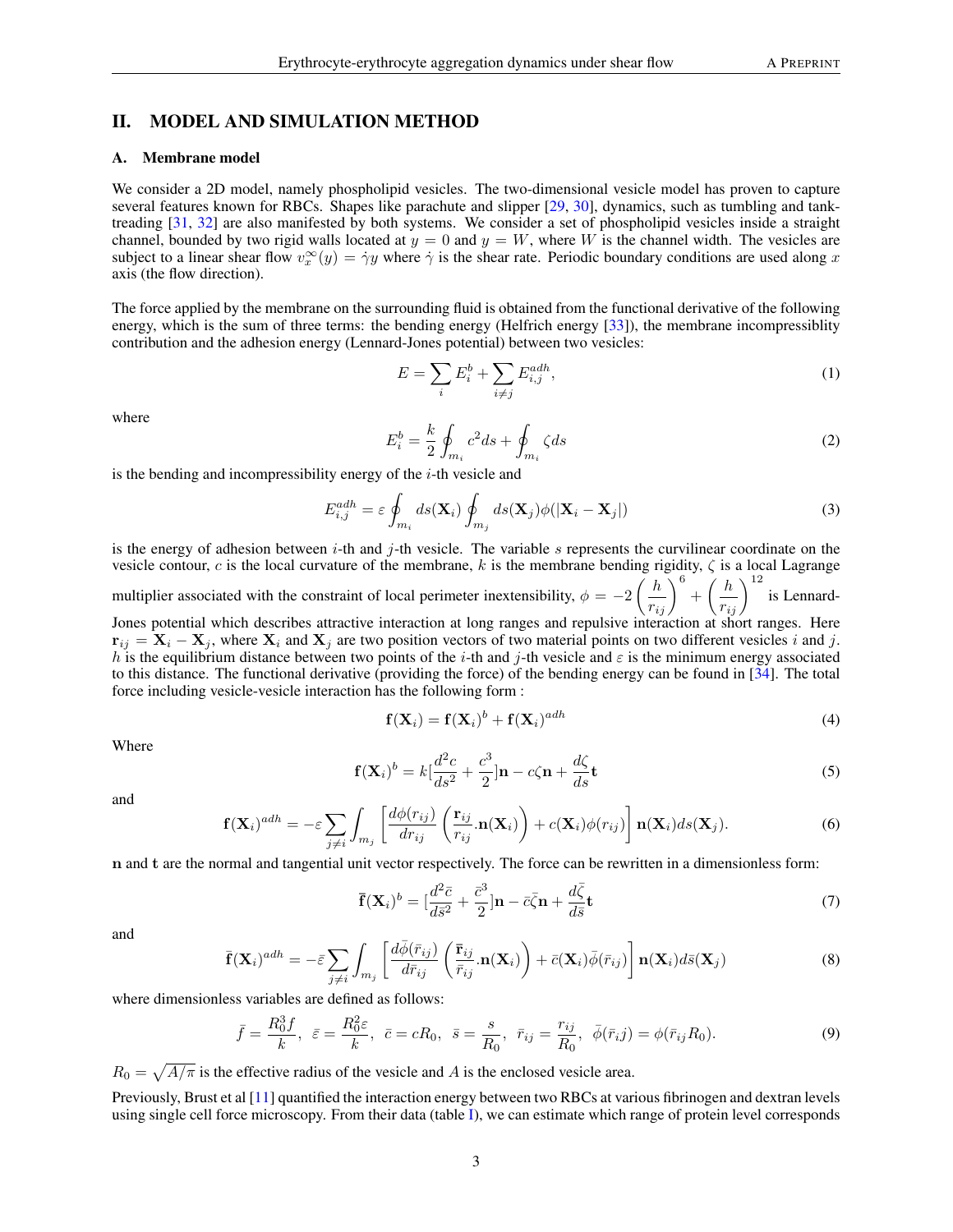| Fibrinogen concentration $mq/ml$     | 0.898    | 2.391    | 4.197    | 5.402    | 6.597    | 8.098  |
|--------------------------------------|----------|----------|----------|----------|----------|--------|
| Interaction energy $\mu J/m^2$ —     | $-1.884$ | $-2.719$ | $-3.748$ | $-4.655$ | $-4.922$ | -6.566 |
| Dimensionless interaction energy $-$ | 42.38    |          | 84.33    | 104.73   | 10.74    | 147.73 |

<span id="page-3-0"></span>TABLE I. Fibrinogen level versus Interaction energy between two RBC measured using atomic force microscopy [\[11\]](#page-13-4)

to our simulation condition. When the contact length of two adhering vesicles is larger than the equilibrium distance  $h$ , the interaction energy per unit surface is practically the energy of adhesion between two infinite plates. The distance  $h$ corresponds to the minimal energy between two points, and does not necessary correspond to the minimal energy for two planar surfaces. Let us denote that distance  $h_p$  (see Fig[.1\)](#page-3-1). We first calculate the energy for a given separation  $h_p$ 

$$
\varepsilon_{adh} = -\varepsilon \int_{-\infty}^{\infty} \phi(\sqrt{x^2 + h_p^2}) dx = \varepsilon \int_{-\infty}^{\infty} \left[ 2\left(\frac{h^2}{h_p^2 + x^2}\right)^3 - \left(\frac{h^2}{h_p^2 + x^2}\right)^6 \right] dx = \frac{3\pi h^6}{16h_p^5} - \frac{63\pi h^{12}}{256h_p^{11}},\tag{10}
$$

where  $x$  is the coordinate along the vesicle-vesicle contact line. We easily find that this energy has a minimum for  $h_p = (231/320)^{1/6}h$ , and is equal to

$$
\varepsilon_{adh} \simeq 1.6862 \hbar \varepsilon. \tag{11}
$$

This will define the adhesion energy of the doublet. The dimensionless macroscopic adhesion energy (to be referred to in all following results) is defined as

$$
\bar{\varepsilon}_{adh} = \frac{\varepsilon_{adh} R_0^2}{k} \tag{12}
$$

We will take typical values of RBC membrane rigidity  $k = 4 \times 10^{-19}$  J and radius  $R_0 = 3 \mu m$ .



<span id="page-3-1"></span>FIG. 1. Notations

#### B. Boundary integral formulation

The RBCs velocity and size are very small corresponding to a small Reynolds number (in the range  $10^{-4}$  to  $10^{-2}$ ). Here we consider the limit of vanishing Reynolds number. In this case the fluid velocity inside and outside the vesicles is described by the Stokes equations:

$$
-\nabla p + \eta_i \Delta \mathbf{v} = 0 \tag{13}
$$

$$
\nabla \mathbf{.} \mathbf{v} = 0,\tag{14}
$$

where  $\eta_i$ , with  $i = 0, 1$ , is the viscosity of the internal (1) or the external (0) fluid, p is the pressure and v is the velocity field. Due to the linearity of Stokes equations we can transform the set of fluid equations into an integral equation. This is based on the use of Greens function techniques[\[35\]](#page-13-30), and is a quite accurate method for interface problems. More precisely, for a point  $r_0$  which belongs to a membrane, the velocity  $v(r_0)$  of that point has the following dimensionless expression:

$$
\mathbf{v}(\mathbf{r}_0) = \frac{2}{1+\lambda}\mathbf{v}^{\infty}(\mathbf{r}_0) + \frac{1}{2\pi C_a(1+\lambda)}\oint_m \underline{G}(\mathbf{r}-\mathbf{r}_0).\mathbf{f}(\mathbf{r})ds(\mathbf{r}) + \frac{(1-\lambda)}{2\pi(1+\lambda)}\oint_m \mathbf{v}(\mathbf{r}) \cdot \underline{T}(\mathbf{r}-\mathbf{r}_0).\mathbf{n}(\mathbf{r})ds(\mathbf{r}), \tag{15}
$$

where  $G_{ij}(\mathbf{r}-\mathbf{r_0})$  and  $T_{ijk}(\mathbf{r}-\mathbf{r_0})$  are the Green's functions corresponding to the two-dimensional channel bounded by two rigid walls [\[36\]](#page-13-31) ( $G_{ij}$  refers to the so-called single-layer contribution, while  $T_{ijk}$  accounts for the double-layer contribution). The Green's functions satisfy the no-slip boundary condition at rigid walls.  $C_a$  is the capillary number and  $\lambda$  the viscosity contrast, to be defined below.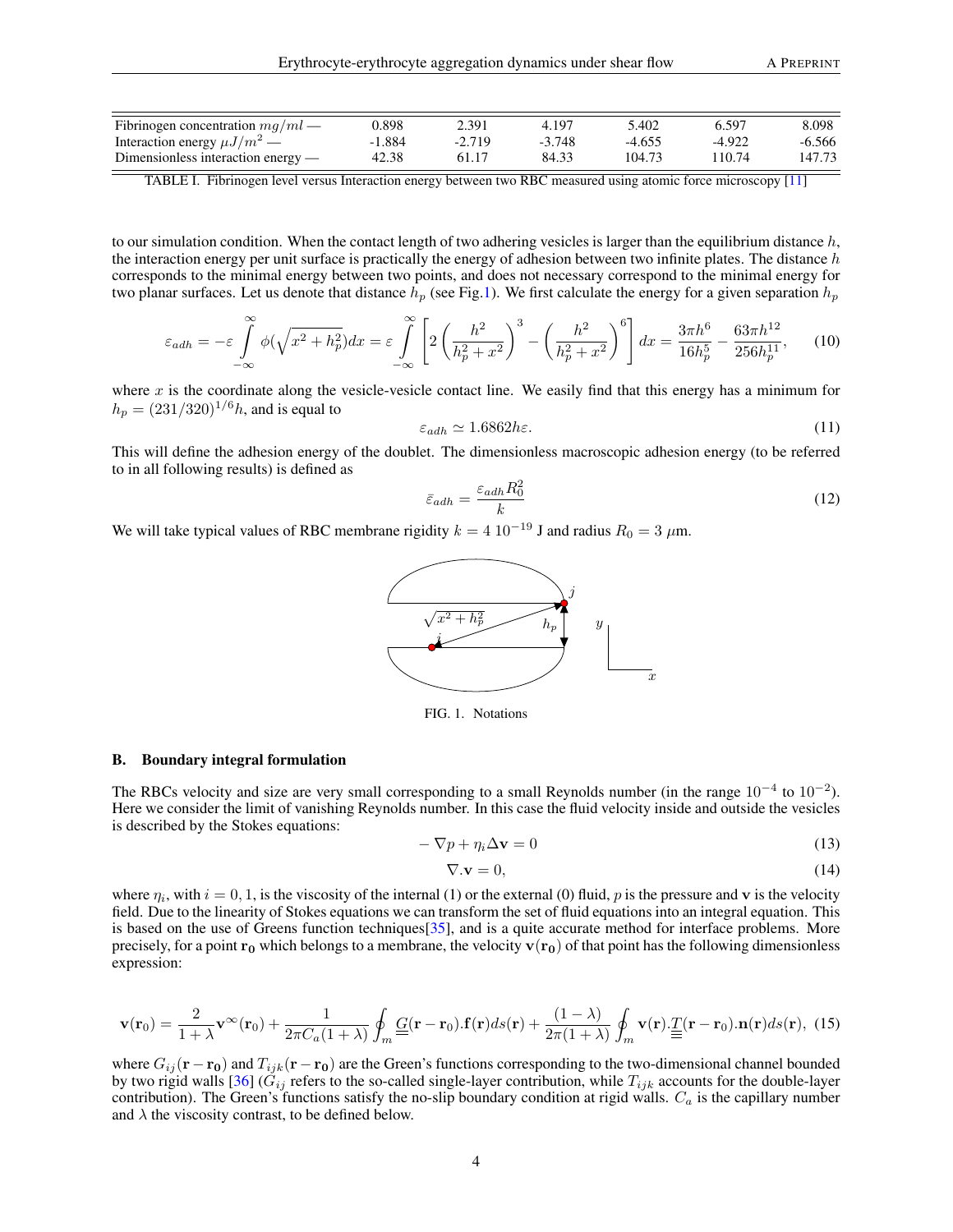We will analyze below the effect of the relevant blood flow and geometrical parameters on the rheological behavior of vesicle doublet and discuss the mechanism of separation. In order to preserve high accuracy we use Fourier basis discretization of all functions and compute all derivatives in Fourier domain [\[37,](#page-13-32) [38\]](#page-13-33). At high shear rates numerical stability problems may arise. In order to ensure long-term stability of the simulations, we keep carefully the vesicle perimeter and surface fixed. Normally, fluid incompressibility and membrane impermeability should keep the inner area of the vesicle constant. However, a small drift due to numerical errors can not be fully excluded. We compensate this drift by reinflating or deflating the vesicle through homogeneous normal deformation.

#### C. Dimensionless parameters

Dimensionless numbers are used to describe the vesicle and the flow characteristics:

• The capillary number: allows to quantify the flow strength over bending rigidity of the membrane

$$
C_a = \frac{\eta_0 \dot{\gamma} R_0^3}{k} \equiv \dot{\gamma} \tau_c \tag{16}
$$

• The confinement: describes the ratio between the effective diameter of the vesicle and the channel width

$$
C_n = \frac{2R_0}{W} \tag{17}
$$

• The viscosity contrast: the ratio between the viscosities of the internal and external fluids

$$
\lambda = \frac{\eta_1}{\eta_0} \tag{18}
$$

• The reduced area: combining the vesicle perimeter  $L$  and its enclosed area  $A$ 

$$
\tau = \frac{(A/\pi)}{(L/2\pi)^2} \tag{19}
$$

This value will be set to 0.65 (inspired by that of human RBCs). Throughout this paper, we will use the following scales:  $R_0$  for the distance,  $\tau_c$  for the time and  $\eta_0$  for the viscosity.

## III. RESULTS

The strategy followed in this work consists in preparing initially two vesicles in the middle of the channel, separated by a small distance that allows them to adhere to each other in the absence of an applied flow. Once they adhere to each other and reach a steady state configuration, which depends on the adhesion strength, a shear flow is applied. The study of conformation of vesicle doublet in the absence of flow allowed us to perform benchmarking of our code by reproducing previous results [\[26,](#page-13-21) [39\]](#page-13-34).

### A. Effect of viscosity contrast, flow strength and adhesion on the phase diagram of doublet

We first analyzed the effect of the viscosity contrast  $\lambda$ , the capillary number  $C_a$  and the adhesion energy  $\varepsilon_{adh}$  on the dynamics of the doublet. The confinement parameter is set to  $C_n = 0.4$ . We explored two values of viscosity contrast,  $\lambda = 1$  and  $\lambda = 10$ . It is to be noted (for later purposes) that a single vesicle exhibits a tank treading motion in the range from  $\lambda = 1.0$  (and also below that value) to approximately 12 (when  $C_n = 0.4$  and  $\tau = 0.65$ ), beyond which it undergoes tumbling. This means that for both viscosity contrasts a single vesicle shows tank-treading. The critical value for transition from tank-treading to tumbling also depends on  $C_n$ . We will explore a less confined situation where a vesicle shows tumbling for  $\lambda = 10$ . We will see in the next section that having tumbling will dramatically change our conclusion on the doublet separation process.

Once the doublet reaches a steady-state configuration at equilibrium (i.e. in the absence of external flow), we applied a shear flow with different values of shear rate and analyzed the dynamics exhibited by the doublet. We found a quite rich phase diagram (Fig. [2-](#page-5-0)a) in a wide range of capillary number  $C_a$  and dimensionless macroscopic adhesion energy  $\bar{\varepsilon}_{adh}$ . Three regimes have been identified in the case of  $\lambda = 1$ : (i) at low capillary number the rolling phase: the two vesicles remain attached with constant contact length and show a rolling motion (akin to tumbling; see Fig. [3-](#page-6-0)a). This regime is denoted as  $R$  in Fig. [2-](#page-5-0)a. At large enough adhesion strength, the contact line between the two vesicles becomes of sigmoid type (as seen in Fig. [3-](#page-6-0)a). (ii) When the adhesion energy decreases the contact interface shape transits from sigmoid to a flat interface during time as shown in the snapshots of (Fig. [3-](#page-6-0)b)). These two states (flat and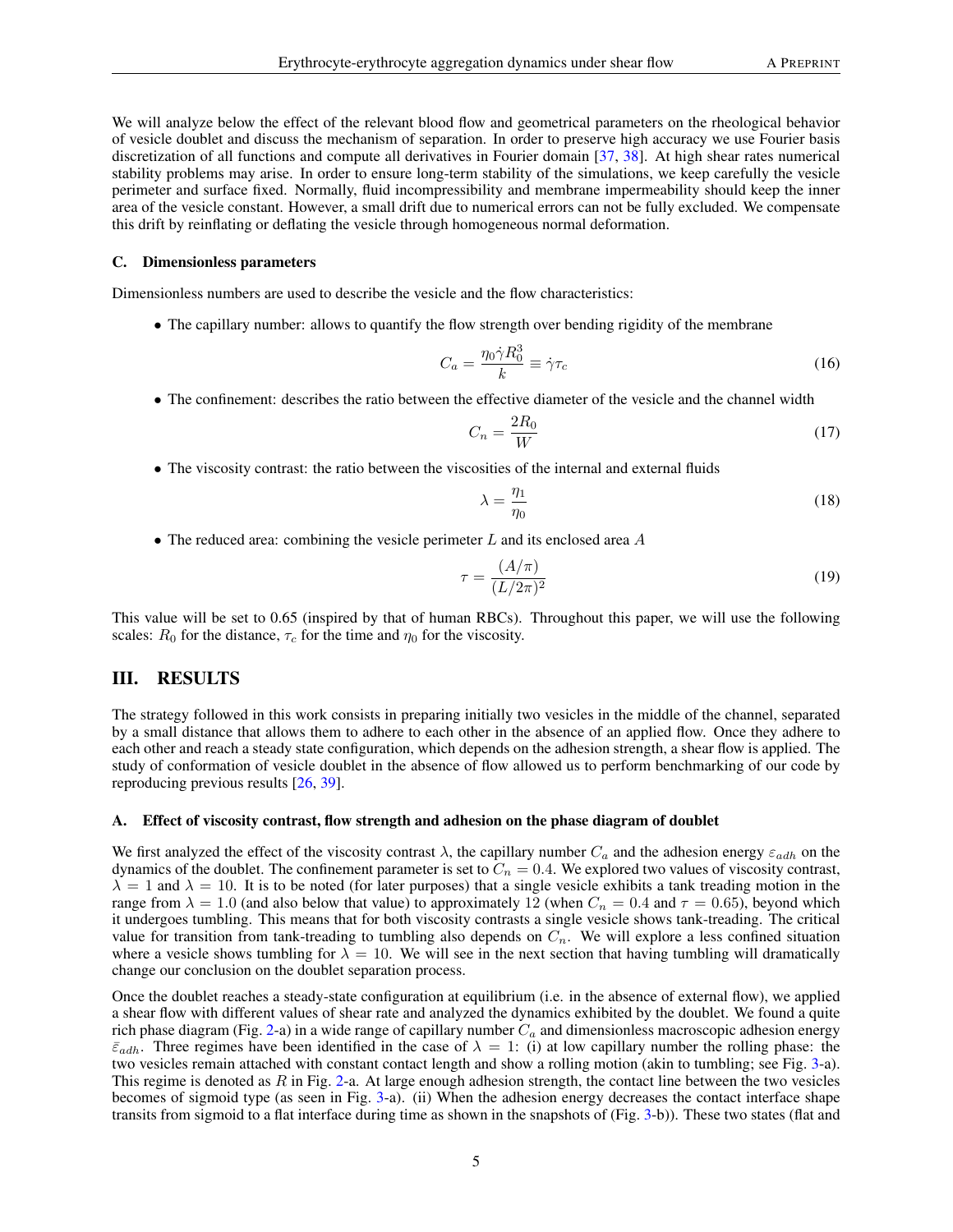

<span id="page-5-0"></span>FIG. 2. Phase diagrams showing the different behaviors of doublet in the parameter space of the capillary number and the dimensionless macroscopic adhesion energy. The simulation data are shown as dots. (a)  $\lambda = 1.0$ , (b)  $\lambda = 10.0$ .

sigmoid interface) were identified in a previous study [\[26\]](#page-13-21) as two equilibrium states (in the absence of external flow), and it was shown that upon increasing adhesion strength there is (a supercritical) bifurcation from the flat towards a sigmoid state; the transition from flat to sigmoid interface is a symmetry breaking bifurcation because the mirror symmetry with respect to a plane orthogonal to the interface is lost for the sigmoid phase. Here this symmetry is already broken by the shear flow so the boundary is never exactly flat. However, we can visually observe an oscillating solution in time between a quasi-flat (sigmoid with a small amplitude) state and a developed sigmoid solution. It has seemed to us useful to distinguish this motion as a different "state" from R phase, and we refer to it as  $FR$  (flexible rolling) phase. The demarkation line between R and  $FR$  is set such that when the amplitude of oscillation of the distance (in unit of  $R_0$ ) separating mass centers of the two vesicles reaches 5% (in R phase the amplitude is less than 5%, and it is larger in  $FR$  phase). A close inspection shows that the pitchfork bifurcation from flat to sigmoid in the absence of flow [\[26\]](#page-13-21) becomes an imperfect bifurcation in the presence of flow. (iii) Increasing the capillary number the phase (FR) undergoes a transition towards a phase of rolling+sliding (RS; the doublet shows rolling accompanied with a sliding between the vesicles; the length contact changes during time by oscillating between two values (Fig. [3-](#page-6-0)c)). The sliding of the two vesicles on each other is due to the competition between the aggregation and dis-aggregation (flow) forces, as well as due to tank treading of each membrane. This regime is denoted as RS in (Fig. [2-](#page-5-0)a). (iv) At high capillary number the separation between the vesicles takes place, meaning the dis-aggregation force due to flow is high enough to overcome the adhesion between vesicles. This regime is denoted as S in Fig. [2-](#page-5-0)a. We will see below situations where a doublet may persist whatever the magnitude of the shear flow is.

Subsequently we have evaluated the effect of the viscosity contrast on the phase diagram discussed above. The results are shown in Fig. [2-](#page-5-0)b for  $\lambda = 10$ . Several observations are made. First, the rolling region becomes wider if viscosity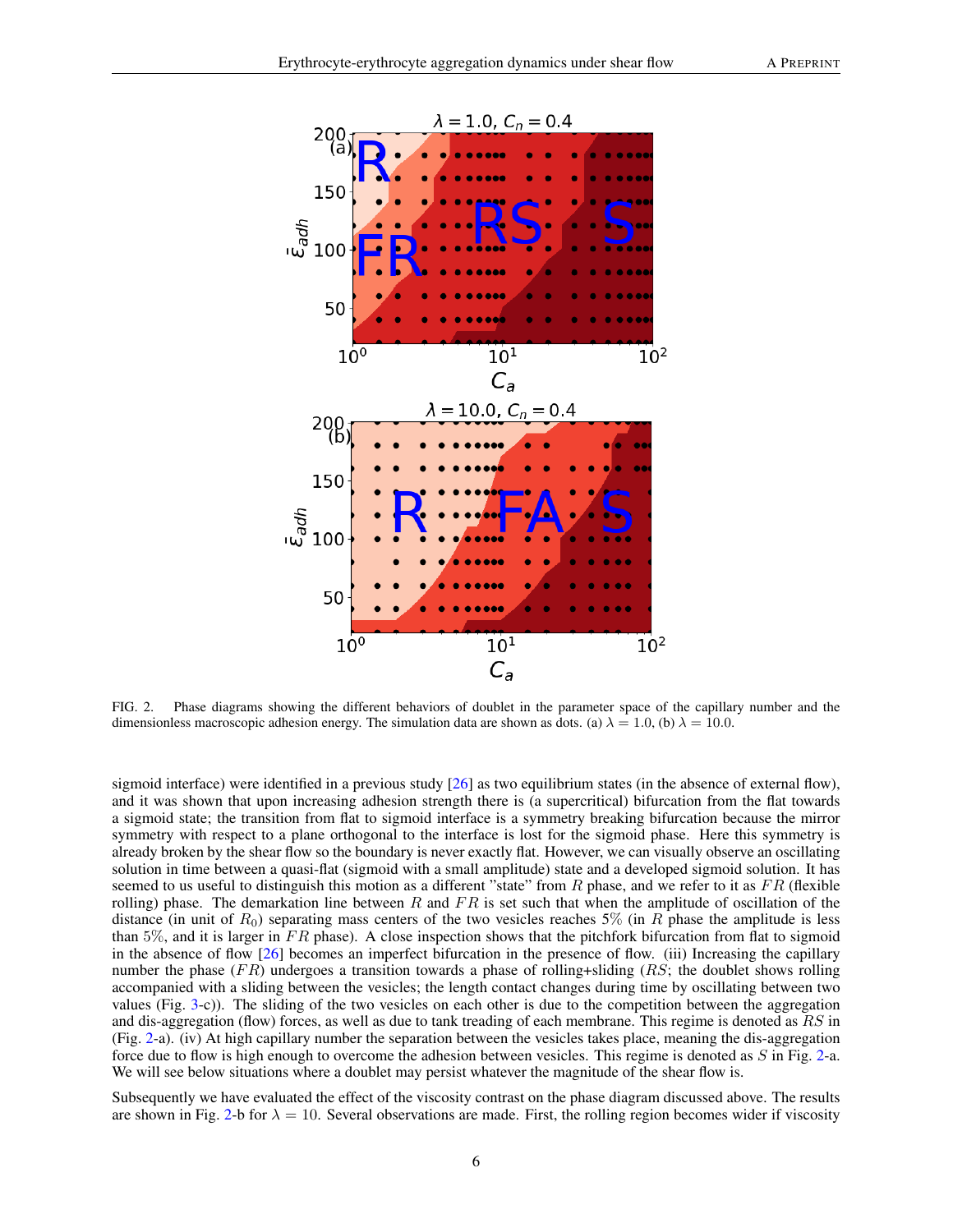contrast is increased. Second, the rolling-sliding phase is absent for this viscosity contrast, in favor of a flow-alignment (FA) phase (Fig. [3-](#page-6-0)d)). In this phase the vesicles align with the flow direction, remain attached and they show a tank treading motion of their membrane. In order to shed some light on the origin of the flow alignment at high viscosity contrast, we performed simulations on a single vesicle at fixed values of the capillary number  $C_a$ , the confinement  $C_n$ and we varied only the viscosity contrast  $\lambda$ . Figure [4](#page-6-1) shows that the inclination angle  $\Omega$  of a single vesicle (the angle between the long axis of the vesicle and the flow direction) decreases with the viscosity contrast, until it aligns with the flow direction at high viscosity contrast. In this configuration (flow alignment) the doublet is in an orientation with a small extensional tension which is not efficient to enforce the two vesicles to slide with respect to each other.



<span id="page-6-0"></span>FIG. 3. Snapshots showing the dynamics of vesicle doublet for different capillary number  $C_a$  and viscosity contrast  $\lambda$ . Here  $\bar{\varepsilon}_{adh} = 202.00$  and  $C_n = 0.4$ . The snapshots are taken over one period of the doublet dynamic.



<span id="page-6-1"></span>FIG. 4. Inclination angle of a single vesicle as a function of viscosity contrast  $\lambda$ . The angle decreases with  $\lambda$ . The snapshots show the vesicle under shear flow of  $C_a = 10.0$ .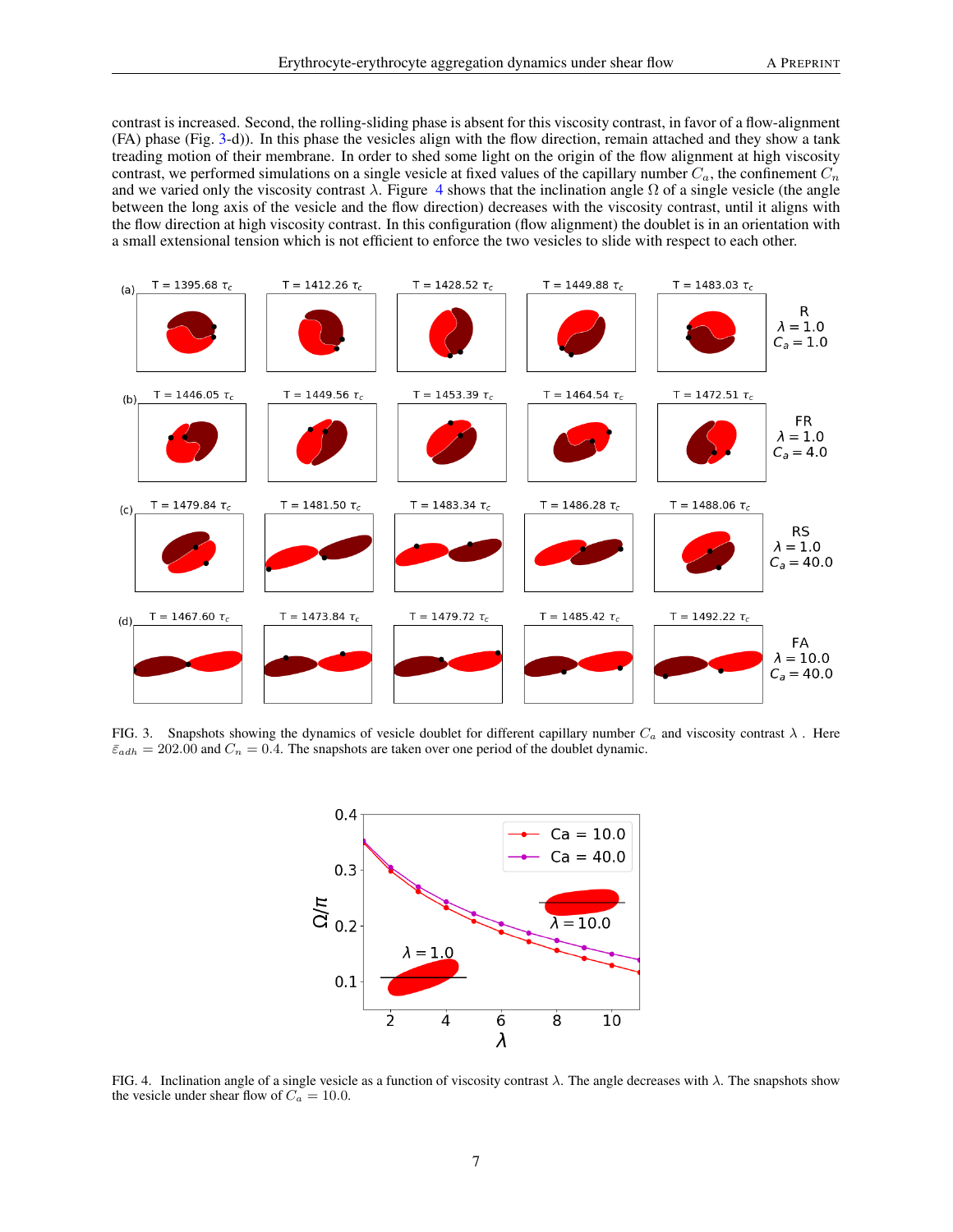### B. The mechanism of doublet separation

One major question is whether or not doublet formation is reversible *in vivo*, and whether there is any simple criterion (or hint) to answer this question. With this regard, Chien et al [\[40\]](#page-13-35) investigated experimentally the dis-aggregation of RBC doublets under oscillatory shear flow. They prepared two adhered cells in a flow channel where the bottom cell adheres to a fixed plane and a polystyrene latex particle is used as a marker on the top cell. By applying an oscillatory shear flow they observed that the velocity of the latex bead is twice the velocity of the upper cell. From this it was concluded that the detachment occurs as rolling of the top cell along the bottom one and not as sliding. In other words, the bottom surface of the top cell remained stationary in the lab frame except at the point where the detachment occurred, while the velocity of the top surface of the top cell was twice that of its center of mass. This motion is similar to tank-treading in the reference frame co-moving with the top cell, where its top and bottom surfaces move with opposite velocities, while the overall shape of the cell remains virtually unchanged. Thus the ability of the cell membrane to tank-tread is essential for the doublet separation. We now use our model to see whether preventing the membrane from tank-treading would have an effect on doublet dissociation.



<span id="page-7-0"></span>FIG. 5. Phase diagrams showing the different behaviors of doublets in the parameter space of the capillary number and the dimensionless macroscopic adhesion energy. The simulation data are shown as dots. (a)  $\lambda = 1.0$ , (b)  $\lambda = 10.0$ .

We have seen above that there exists (Fig. [2\)](#page-5-0) a region of separation (region  $S$ ) for a given set of parameters. In both diagrams of Fig. [2](#page-5-0) the separation phase (S) is preceded either by  $RS$  or  $FA$  phase. In both of the latter two phases the membrane undergoes tank-treading. The question naturally arises of whether or not the separation phase is associated with the existence of membrane tank-treading. We have thus investigated if the suppression (or a significant reduction) of membrane tank-treading may affect separation. For that purpose we have chosen a wide enough channel  $(C_n = 0.2)$  and only varied the viscosity contrast  $\lambda$  in order to reduce membrane tank-treading. As a guide, we have first analyzed the case of a single vesicle and determined the critical  $\lambda$  for the transition from tank-treading to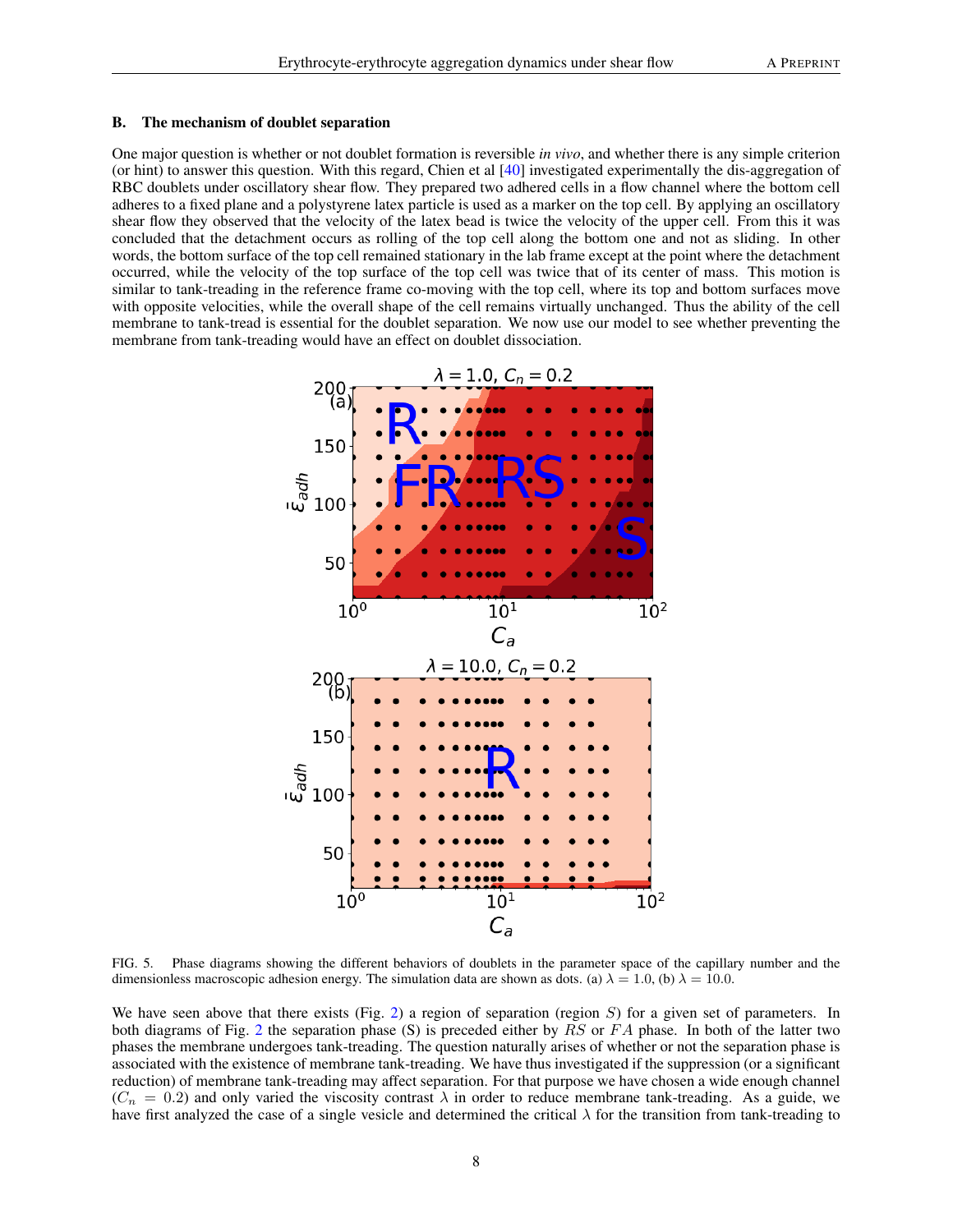tumbling, and found  $\lambda \simeq 7.0$  (note that when  $C_n = 0.4$  this transition takes place at about  $\lambda = 12$ ). This means that for  $C_n = 0.2$  a single vesicle shows tank-treading for  $\lambda = 1$  and tumbling for  $\lambda = 10$ . We have analyzed the phase diagram for these two values and the results are shown in Fig. [5.](#page-7-0) For  $\lambda = 1$  the same overall picture is found as in Fig. Fig. [2a](#page-5-0). However, the situation is drastically different when  $\lambda = 10.0$  (Fig. [5-](#page-7-0)b). Indeed, we see that RS and S phases are almost absent, and they appear only for extremely weak adhesion, far below physiological ranges. In other words, the doublet seems to be very robust even for a very large capillary number. We have attempted to dig further into this result. The doublet precise shape is a compromise between adhesion, which tends to increase vesiclevesicle interface (like sigmoid shape) and bending energy, which tends to minimize deformation, favoring a flatter interface. Deformation ability can be measured by  $C_a$ , and dimensionless macroscopic adhesion energy by  $\bar{\varepsilon}_{adh}$ . An enlightening representation of our result Fig. [5](#page-7-0) is to plot  $\bar{\varepsilon}_{adh}$  as a function of  $C_a/\bar{\varepsilon}_{adh}$ . The results are shown in Fig. [6.](#page-8-0) This clearly shows that the shape adapts itself to shear flow. Indeed, if that were not the case, namely that the doublet conformation were independent of  $C_a$  for given adhesion energy, then the R/RS and RS/S phase borders observed for the lowest dimensionless macroscopic adhesion energies would continue vertically to high dimensionless macroscopic adhesion energies (in the representation of Fig. [6\)](#page-8-0). In other words, the transition value of  $C_a/\bar{\varepsilon}_{adh}$  would be independent of adhesion energy. Indeed, if bending energy saturates, the only remaining two energy scales are shear and adhesion ones, so that the critical  $C_a/\bar{\varepsilon}_{adh}$  would have been a numerical constant. The fact that the phase diagram in the new representation shows the same trend as in Fig. [5-](#page-7-0)b is a clear indication that the doublet adapts its shape in order to escape dissociation. Figure [7](#page-9-0) shows some doublet shapes highlighting adaptation to shear flow. Our results are consistent with the work of Chien et al. [\[40\]](#page-13-35), in that membrane tank-treading plays an important role in doublet dissociation. A single RBC the possibility of membrane tank-treading depends on capillary number, defined by  $C_s = \eta \dot{\gamma}/G$ , where G is the cytoskeleton shear modulus (typically  $G \simeq 4\mu N/m$ ). For low enough  $C_s$  tumbling prevails whereas membrane tank-treading is possible at high  $C_s$  [\[41,](#page-13-36) [42\]](#page-13-37). Taking for  $\eta$  the value of water viscosity (which is close to the plasma one) and  $R_0 \sim 3 \ \mu m$ , we obtain  $C_s \sim 10^{-3} \dot{\gamma}$  (with  $\dot{\gamma}$  in unit of  $s^{-1}$ ). For healthy RBCs the transition between tumbling and tank-treading takes place at about  $C_s \sim 0.1$  [\[41,](#page-13-36) [42\]](#page-13-37). In human vascular networks we expect membrane tank-treading to take place in arterioles only (the only vasculature site where shear rate can reach values of about few  $10^3$  s<sup>-1</sup>). In some RBCs diseases, such as thalassemia [\[43\]](#page-13-38), sickle-cell disease [\[44\]](#page-13-39) and malaria [\[45\]](#page-13-40), the membrane shear modulus as well as cytoplasm viscosity may be significantly higher than healthy ones. The corresponding shear rate beyond which membrane tank-treads may become significantly larger for pathological cells [\[41\]](#page-13-36) that it occurrence in vivo becomes unlikely. We can speculate that in this case RBC doublets and larger aggregates become irreversible, compromising thus a proper blood perfusion to tissues and organs.



<span id="page-8-0"></span>FIG. 6. Phase diagrams showing the different behaviors of doublets in the parameter space of the dimensionless macroscopic adhesion energy and the ratio of capillary number over dimensionless macroscopic adhesion energy. The simulation data are shown as dots.

#### C. The effect of adhesion energy on the instantaneous normalized viscosity.

The goal of the next two paragraphs is to explore the effect of doublet dynamics discussed above on the rheological behaviors of a doublet suspension. In order to quantify rheology we analyze the normalized viscosity. Here we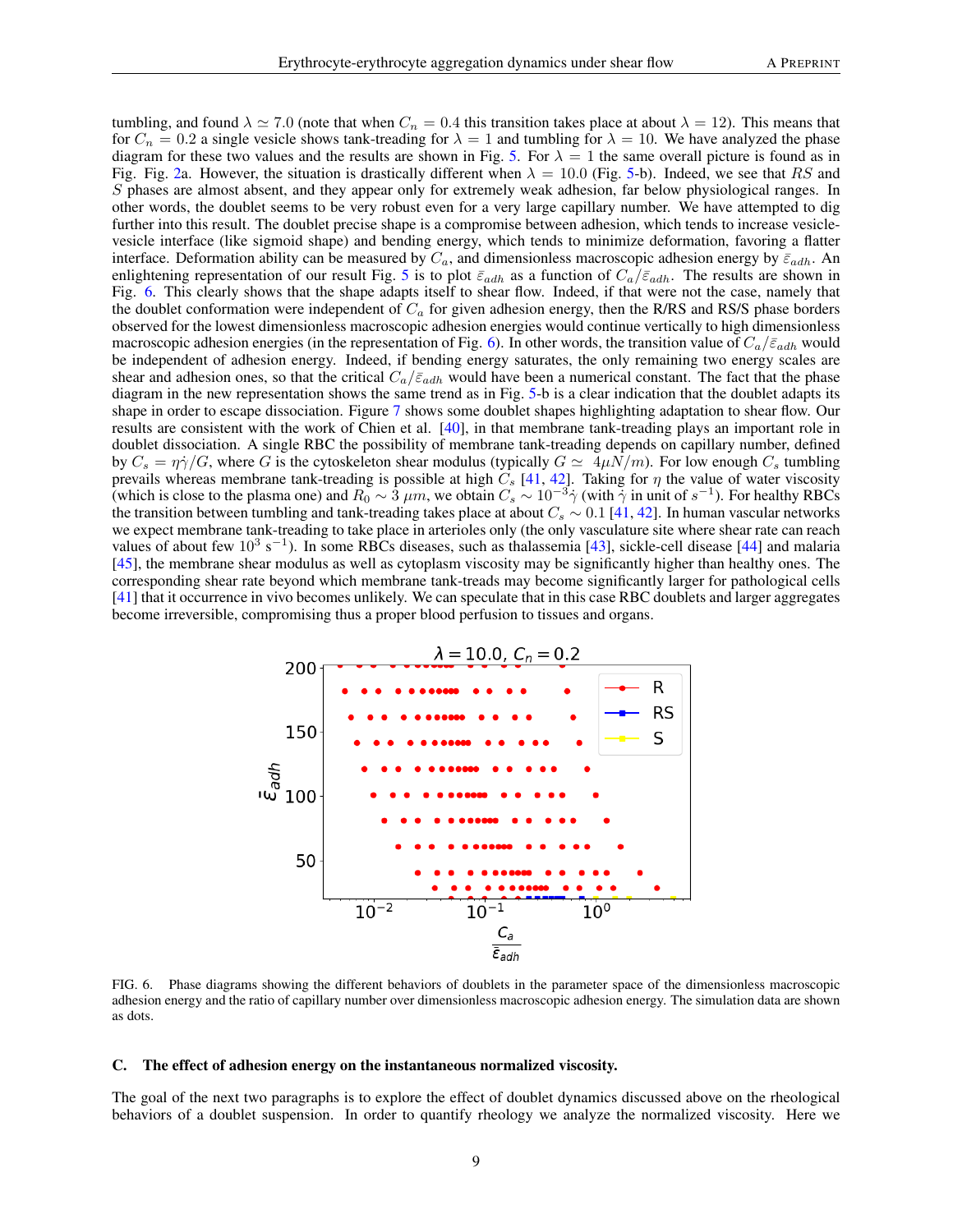

<span id="page-9-0"></span>FIG. 7. Phase diagrams (same as in Fig[.2\)](#page-5-0) showing few shapes of doublet in the parameter space of the capillary number and the dimensionless macroscopic adhesion energy. The simulation data are shown as dots. The darkest spots indicate the pairs of parameters for which the shape is shown. We clearly see shape adaptation as  $C_a$  increases.

consider the very dilute regime. The effective viscosity can be written in the following form:

$$
\eta = \eta_0 (1 + [\eta] \varphi) \tag{20}
$$

where  $\varphi$  is the vesicle concentration, and  $[\eta]$  is the normalized viscosity (called also the intrinsic viscosity), representing the doublet contribution to the viscosity. The effective viscosity is the ratio of the  $xy$  component of stress tensor to the applied shear rate:

$$
\eta = \frac{<\sigma_{xy}>}{\dot{\gamma}}\tag{21}
$$

Where bracket  $\langle \dots \rangle$  means a surface average (i.e. average over the simulation area). Following Batchelor [\[46\]](#page-13-41), the normalized viscosity is given by:

$$
[\eta] = \frac{\eta - \eta_0}{\eta_0 \varphi} = \frac{1}{\eta_0 A \dot{\gamma}} \sum_i \left[ \int_{m_i} y f_x ds + \eta_0 (\lambda - 1) \int_{m_i} (n_x v_y + n_y v_x) ds \right]
$$
(22)

The first term of the normalized viscosity describes the dynamical contribution which is due to the membranes force, whereas the second term represents the kinematic contribution of the vesicle (the membranes velocity).

We first analyzed how the normalized viscosity  $[\eta]$  changes during time for increasing adhesion energy with a viscosity contrast  $\lambda = 1.0$  and low capillary number  $C_a = 1.0$ . Figures [8a](#page-10-0)-d show that the viscosity of the suspension is periodic with time. At very low adhesion strength the doublet shows  $RS$  regime (Fig. [8a](#page-10-0)). This state undergoes a transition towards the R-regime at high adhesion strength ((Fig. [8d](#page-10-0)). This transition is accompanied by an increase of the amplitude of the normalized viscosity. In the R-phase the contact interface of the doublet does not evolve with time. The amplitude as well as the period of the normalized viscosity oscillation decreases with the adhesion strength. This is attributed to the fact that the two vesicles become more and more pinned to each other (Fig. [8d](#page-10-0)) as the adhesion energy increases, so that the overall cross section of the doublet which is exposed to the flow decreases, opposing thus less resistance.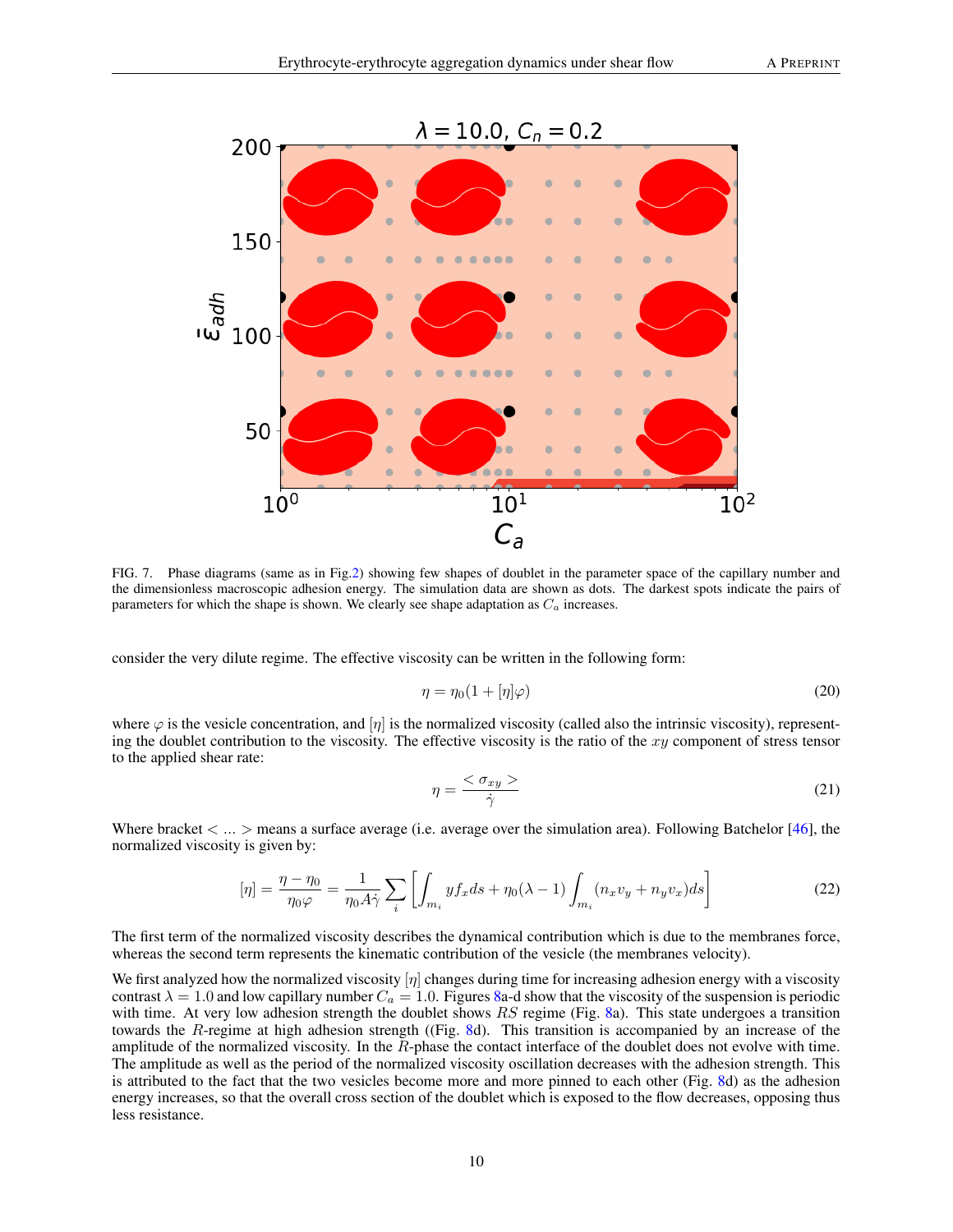

<span id="page-10-0"></span>FIG. 8. Evolution of the normalized viscosity  $|\eta|$  as function of time. The snapshots are taken over one time period as shown with the red dots. Here  $\lambda = 1.0$ ,  $C_n = 0.4$  and  $C_a = 1.0$  (a)  $\bar{\varepsilon}_{adh} = 20.20$ , (b)  $\bar{\varepsilon}_{adh} = 40.40$ , (c)  $\bar{\varepsilon}_{adh} = 80.83$ , (d)  $\bar{\varepsilon}_{adh} = 202.00$ 

### D. Time average rheology of doublet suspension

As seen above a single vesicle is known to exhibit both tank-treading motion (at low viscosity contrast) and tumbling motion (at high viscosity contrast). A suspension of vesicles exhibit both shear thinning and shear thickening depending on viscosity contrast[\[47\]](#page-13-42). Here we find that the doublet suspension always exhibits shear thinning for the set of parameters explored so far. The results are shown in Fig. [9](#page-11-0) (note that capillary number axis in Fig. [9](#page-11-0) is shown in logarithmic scale). In all the three studied cases (Fig. [9a](#page-11-0),b,c) the viscosity collapses by about 50%. A common feature shown in Fig. [9a](#page-11-0),b,c is that all curves (obtained for different adhesion energies) collapse on the same curve for high enough capillary number. This collapse corresponds to the situation where all doublets are dissociated. Figure [9d](#page-11-0) does not show the same behavior, in that the curves do not collapse at large capillary number, due to the absence of dissociation. This figure shows a peculiar behavior: at low capillary number the suspension with high dimensionless macroscopic adhesion energy has a higher normalized viscosity (which is quite intuitive), but at higher capillary number the opposite is found.

Let us provide an argument for this behavior. For a low dimensionless macroscopic adhesion energy(say the red curve in Fig. [9d](#page-11-0)) and at low capillary number the doublet shows the R motion where the contact length between the two vesicles oscillates in time while keeping sigmoid shape (not to be confused with  $FR$ ; see Movie 1 in the supplemental material [\[48\]](#page-13-43)). For a higher adhesion (say the blue curve in Fig. [9d](#page-11-0)), and at low capillary number, the contact surface has a persistent sigmoid shape. In other words for a high enough adhesion the doublet is quite rigid in its configuration yielding a higher viscosity, as intuitively expected. When the capillary number increases, for the low adhesion case (the red curve in Fig. [9d](#page-11-0)), the shear stress is strong enough to pull on the doublet leading to a peeling off the tail of each vesicle at the poles (see Movie 3 in the supplemental material [\[48\]](#page-13-43)). The extra tails that stick out of the vesicles increase the cross section of the doublet, leading to a higher viscosity than the case where adhesion is stronger (preventing tails to stick out of the doublet, see Movie 4 in the supplemental material [\[48\]](#page-13-43)). This explains why, at high capillary number, for weak adhesion the viscosity is higher than for strong adhesion (the blue and red curves intersect).

Finally, let us quantify the effect of the dimensionless macroscopic adhesion energy on the normalized viscosity. Note that the range of the dimensionless macroscopic adhesion energy from 5.0 to 90.0 corresponds to the physiological conditions of fibrinogen level (these values are estimates from [\[11\]](#page-13-4)). Pathological conditions correspond to a value of dimensionless macroscopic adhesion energy greater than [9](#page-11-0)0.0. Figure 9 shows that  $[\eta]$  increases monotonically with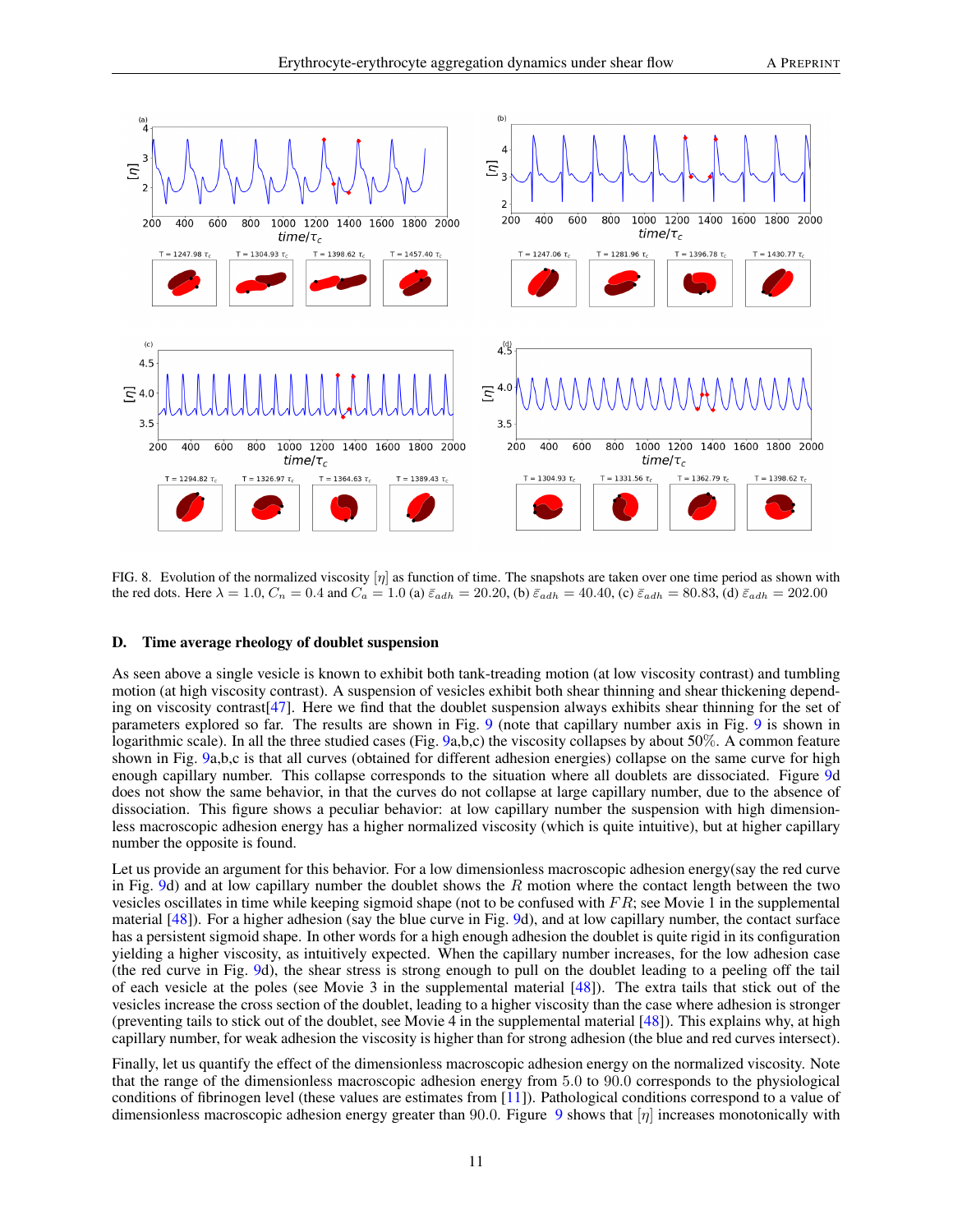

<span id="page-11-0"></span>FIG. 9. The normalized viscosity  $[\eta]$  as a function of capillary number  $C_a$  for different dimensionless macroscopic adhesion energy  $\bar{\varepsilon}_{adh}$ . The simulation data are shown as dots. (a)  $\lambda = 1.0$  and  $C_n = 0.4$ , (b)  $\lambda = 10.0$  and  $C_n = 0.4$ , (c)  $\lambda = 1.0$  and  $C_n = 0.2$ , (d)  $\lambda = 10.0$  and  $C_n = 0.2$ ,



<span id="page-11-1"></span>FIG. 10. The normalized viscosity  $|\eta|$  as a function of the dimensionless macroscopic adhesion energy  $\bar{\varepsilon}_{adh}$  for different values of viscosity contrast and confinement. The simulation data are shown as dots. (a)  $C_a = 1.0$  and  $C_n = 0.4$ , (b)  $C_a = 100.0$  and  $C_n = 0.4$ , (c)  $C_a = 1.0$  and  $C_n = 0.2$ , (d)  $C_a = 100.0$  and  $C_n = 0.2$ . Circle symbol represents the rolling phase, square: rolling + sliding, triangle: flow alignment, cross: separation.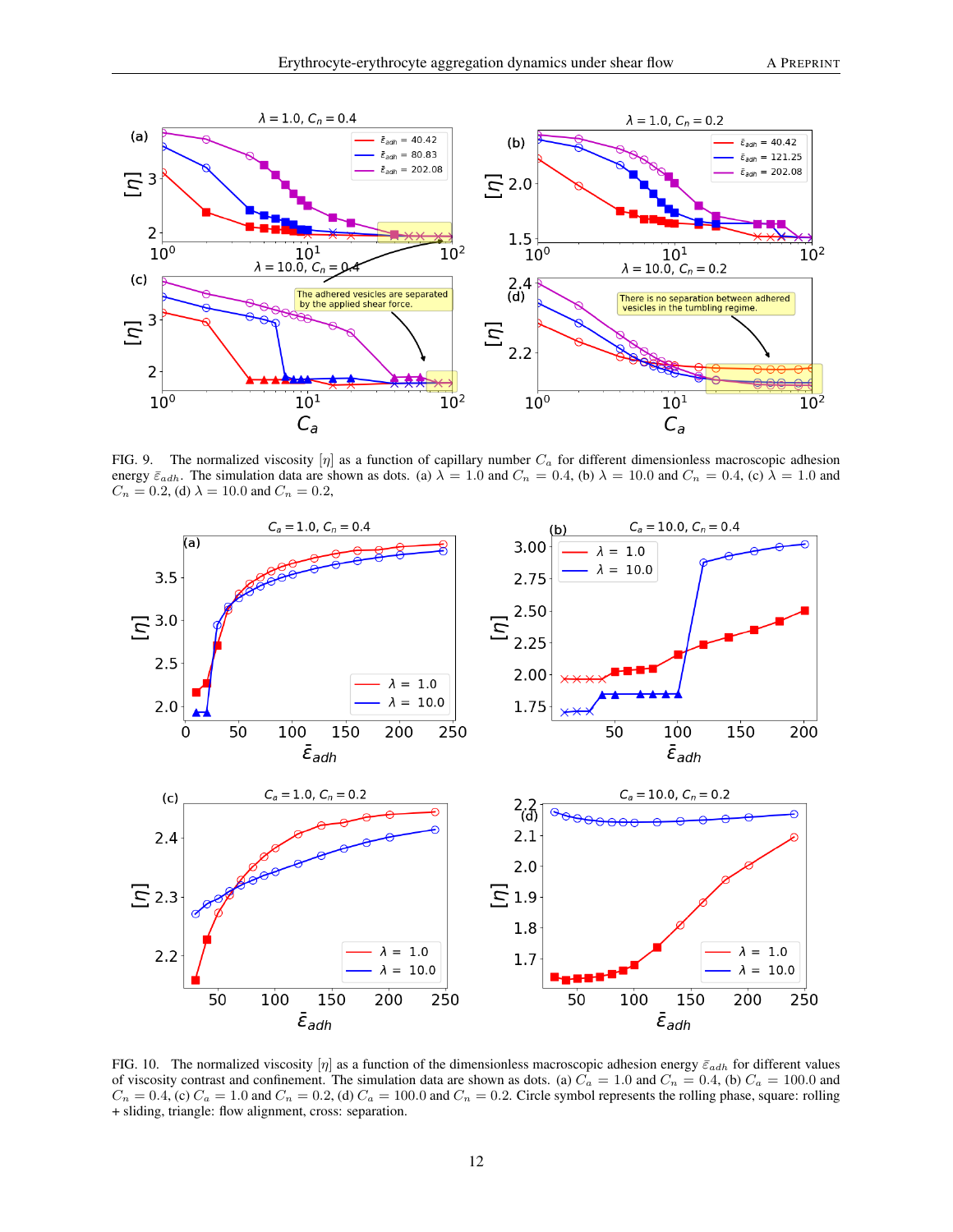$\bar{\varepsilon}_{adh}$ , except for the case of Fig. [10d](#page-11-1) with  $\lambda = 10$  which has been discussed Fig. [9d](#page-11-0) where we have seen an inversion of normalized viscosity behavior as a function of the dimensionless macroscopic adhesion energy. Note also that the range of variation of normalized viscosity can be ample enough (it can attain a factor of two; see Fig. [10a](#page-11-1)).

# IV. SUMMARY AND CONCLUDING REMARKS

To summarize, in this paper we employed a boundary integral method and vesicle model to study the dynamics and the rheology of vesicle doublet under shear flow. We varied the dimensionless macroscopic adhesion energy in this study from 5.0 to 250.0, a range which corresponds to physiological and pathological conditions. We found that the doublet can exhibit rolling, flexible rolling, rolling+sliding, aligned vesicles and that separation depends on several parameters (capillary number, adhesion energy and viscosity contrast). A remarkable feature is that when each single cell exhibits tumbling (for example due to a high enough internal viscosity), the doublet becomes quite stable even for an extremely large shear stress (the separation region is almost absent in the phase diagram, Fig[.5\)](#page-7-0). Indeed, the doublet adapts its spatial configuration to the applied flow in a way to escape dissociation. In vivo RBC membrane may perform tank-treading in arterioles only. However, several RBCs pathologies are associated with increased membrane rigidity or cytosol viscosity. This may result in a collapse of the membrane tank-treading ability (even in arterioles) causing a stability of doublets, and impairing blood perfusion in microcirculation.

The rheological study showed shear thinning, and a quite significant increase of viscosity with adhesion energy. Rheology may be an interesting alternative for a systematic blood diagnosis and estimate of adhesion energy. A systematic numerical study in 3D including cytoskeleton is necessary before drawing more applicative conclusions.

# ACKNOWLEDGMENTS

We acknowledge financial support from CNES (Centre National d'Etudes Spatiales), and the French-German University Programme "Living Fluids" (Grant CFDA-Q1-14). The simulations were performed on the Cactus cluster of the CIMENT infrastructure, which is supported by the Rhône-Alpes region (Grant No.CPER07<sub>-13</sub> CIRA).